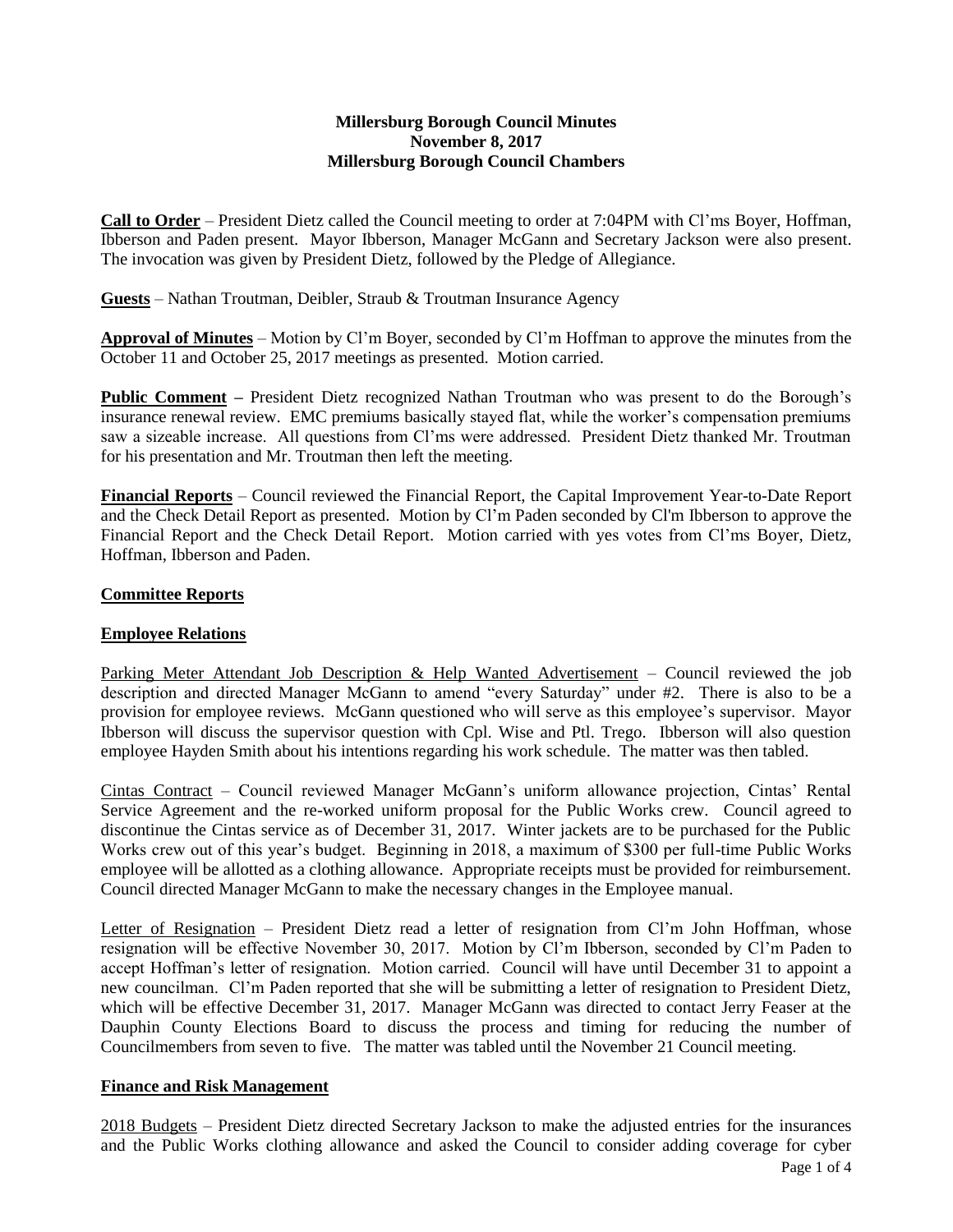liability insurance. Manager McGann reported that Solicitor Kerwin advised that we should receive payment on the Upper Dauphin Income Tax Office matter during 2018. McGann has calculated that figure to be \$8,600. Jackson is also to update the appropriate entries and send out the latest budget draft to the Council. Dietz directed McGann to prepare both the Liquid Fuels and Capital Improvement budget proposals.

# **Parks and Recreation**

MYO Renovations Project – Chairman Boyer reported that there will be a kick-off meeting with YSM on November  $17<sup>th</sup>$  at  $10:00AM$ .

Millersburg Reamer Demolition – Cl'm Boyer reported that the lowest bidder was ADM Logistics from Pottsville for \$65,000. Dauphin County has not awarded the bid yet. The work will have to be monitored by the Council.

Facility Use Agreement – Christmas Tree Lighting and Concert – The organization requested the use of Market Square Park, Veterans Park and the Bandstand on November 24 from 4:00PM to 10:00PM for the annual Christmas Tree Lighting and Concert. The user fee would be waived. Motion by Cl'm Ibberson, seconded by Cl'm Paden to approve the agreement, contingent upon receiving the appropriate certificate of insurance and waiving the user fee. Motion carried.

Gazebo Timer – Council directed Manager McGann to realign the timer on the gazebo lights, due to the time change.

Island Flag Spotlight – McGann reported that the spotlight on the flag in the island is still not working properly.

## **Property**

Fry's Flooring Proposal – Council reviewed Fry's quote for \$595 to remove the carpeting in Secretary Jackson's office and replace with tile. Motion by Cl'm Hoffman, seconded by Cl'm Ibberson to approve \$595 for the Secretary's Office and up to \$305 to have Fry's strip and wax the hallway floor; all to be paid from the unexpended funds in the brick repointing line item of the Capital Improvement budget. Motion carried with yes votes from Cl'ms Boyer, Dietz, Hoffman, Ibberson and Paden.

Lehman's Quote - Exterior Light – Council reviewed a quote from Lehman's to relocate one lamppost from Union Street to West Street for \$400. Motion by Cl'm Hoffman, seconded by Cl'm Paden to approve the quote for \$400. Motion carried with yes votes from Cl'ms Boyer, Dietz, Hoffman, Ibberson and Paden. In house labor is to be used to replace the base on Union Street and cover with a plate. Regarding disposition of the damaged lamppost, Council directed Manager McGann to post the old lamppost on Facebook and to contact an individual who previously expressed interest advising that sealed offers are to be submitted to the Borough Office by November 21<sup>st</sup>.

Mini-Split for Manager's Office - Council directed Manager McGann to get a quote from Lehman's for a new mini-spit for his office.

# **Public Safety**

Chairman Ibberson had nothing to report.

Millersburg Reamer Demolition – Cl'm Boyer asked if the Borough will be notifying the affected residents prior to the work commencing. President Dietz responded that the Borough will do this closer to the time of the work and that Dauphin County will most likely do a press release regarding same.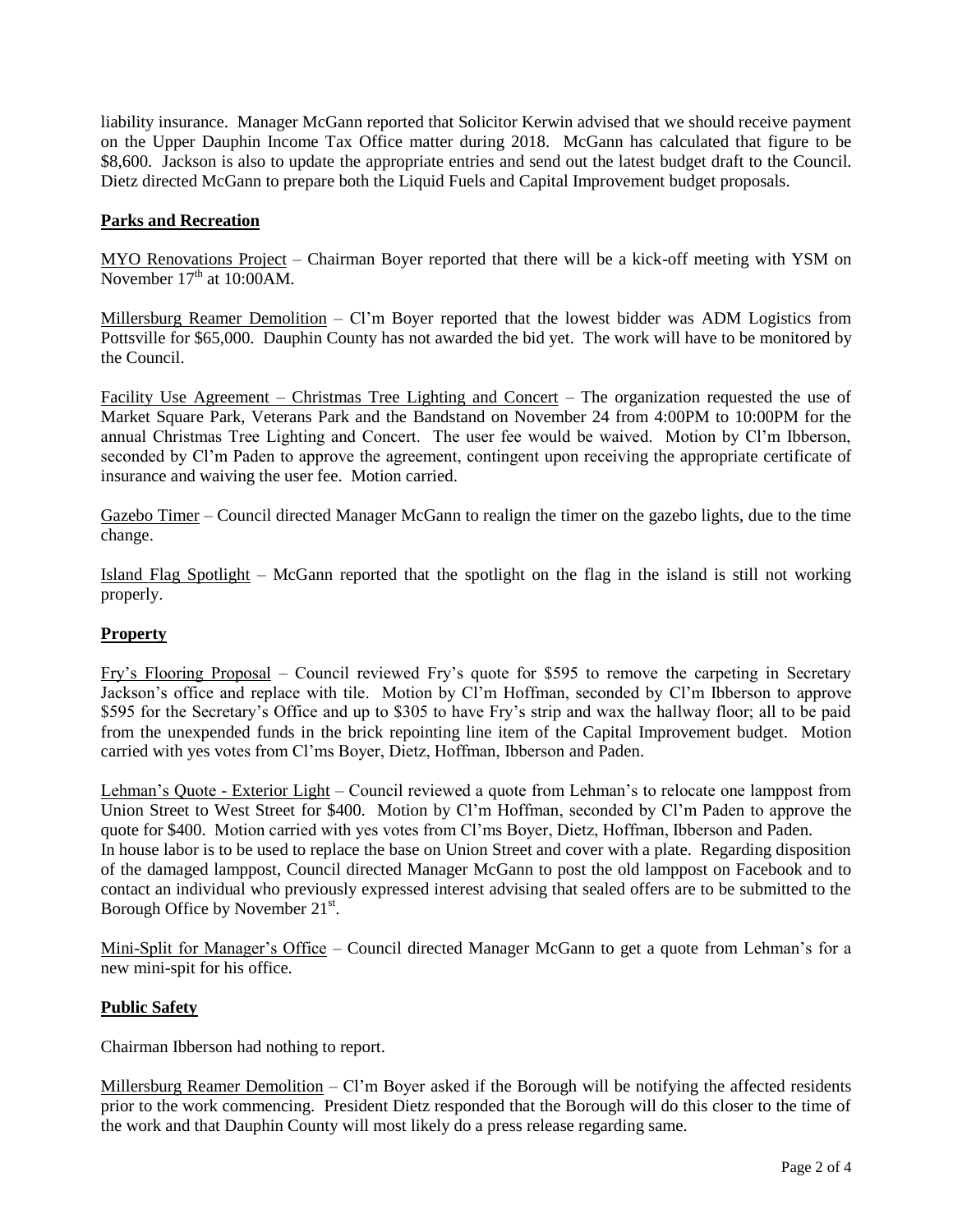# **Streets**

Facility Use Agreement – Street Closure Request – James and Deborah Bower have requested the closure of Walnut Street between Herman and North Streets from October  $30<sup>th</sup>$  through November  $3<sup>rd</sup>$  to repair a retaining wall. Motion by Cl'm Hoffman, seconded by Cl'm Ibberson to approve the agreement as presented. Motion carried.

### **Economic Development**

Shop Small Event – Chairman Dietz reported that there are 15 businesses participating in the event which will be held on November  $24<sup>th</sup>$  and  $25<sup>th</sup>$ . A Facebook event is being created. The new tourism brochure is being printed and plans are to distribute them in time for this year's Shop Small event.

#### **Mayor's Report**

Officer Still Resignation – Mayor Ibberson reported that he received a letter of resignation from Officer Christopher Still, effective October 17, 2017. All equipment has been returned to the Borough. Motion by Cl'm Ibberson, seconded by Cl'm Paden to accept Still's letter of resignation. Motion carried.

**Manager's Report –** Written report provided to all Cl'ms. McGann offered to answer any questions.

#### **Unfinished Business**

Borough Ordinance No. 4-17 - Stop Signs – This ordinance calls for stop signs to be placed on Chery Street at Lincoln Street and on Union Street at Wiconisco Street, in both the east and west directions. Motion by Cl'm Hoffman, seconded by Cl'm Ibberson to approve Borough Ordinance No. 4-17. Motion carried.

Borough Ordinance No. 5-17 - Amendment to Property Maintenance Ordinance – This ordinance gives the Borough authority to clean up garbage on private property and to charge remediation fees for the work performed. Motion by Cl'm Ibberson, seconded by Cl'm Paden to approve Borough Ordinance No. 5-17. Motion carried. Mayor Ibberson directed McGann to proceed with citing the owner of 401 Market Street and to clean up the property.

#### **New Business**

HRG Invoice – Council reviewed the most recent invoice for \$5,968. Motion by Cl'm Hoffman, seconded by Cl'm Paden to forward it to Dauphin County for payment. Motion carried.

Borough Resolution No. 17-21 – Posting Policy – Council reviewed McGann's draft resolution which sets guidelines for posting signs (physically or on social media) on Borough owned property or on Borough maintained websites. McGann reported that Solicitor Kerwin has reviewed the draft. Council directed that #11 regarding religious displays be stricken. President Dietz tabled the matter for further review.

2018 Humane Society Service Agreement – McGann presented an overview of next years' service agreement. There is a \$250 non-refundable contracting fee. We still have funds in our account for drop-offs. Animal rescue service and pick-up service are offered again as optional services. Motion by Cl'm Ibberson, seconded by Cl'm Hoffman to approve the 2018 service agreement and to include both optional services. Motion carried with yes votes from Cl'ms Boyer, Dietz, Hoffman, Ibberson and Paden.

Firefighter Tax Relief Ordinance – Council reviewed preliminary information and agreed to invite Fire Chief Doug Snyder to an upcoming meeting to address this subject. President Dietz then tabled this matter.